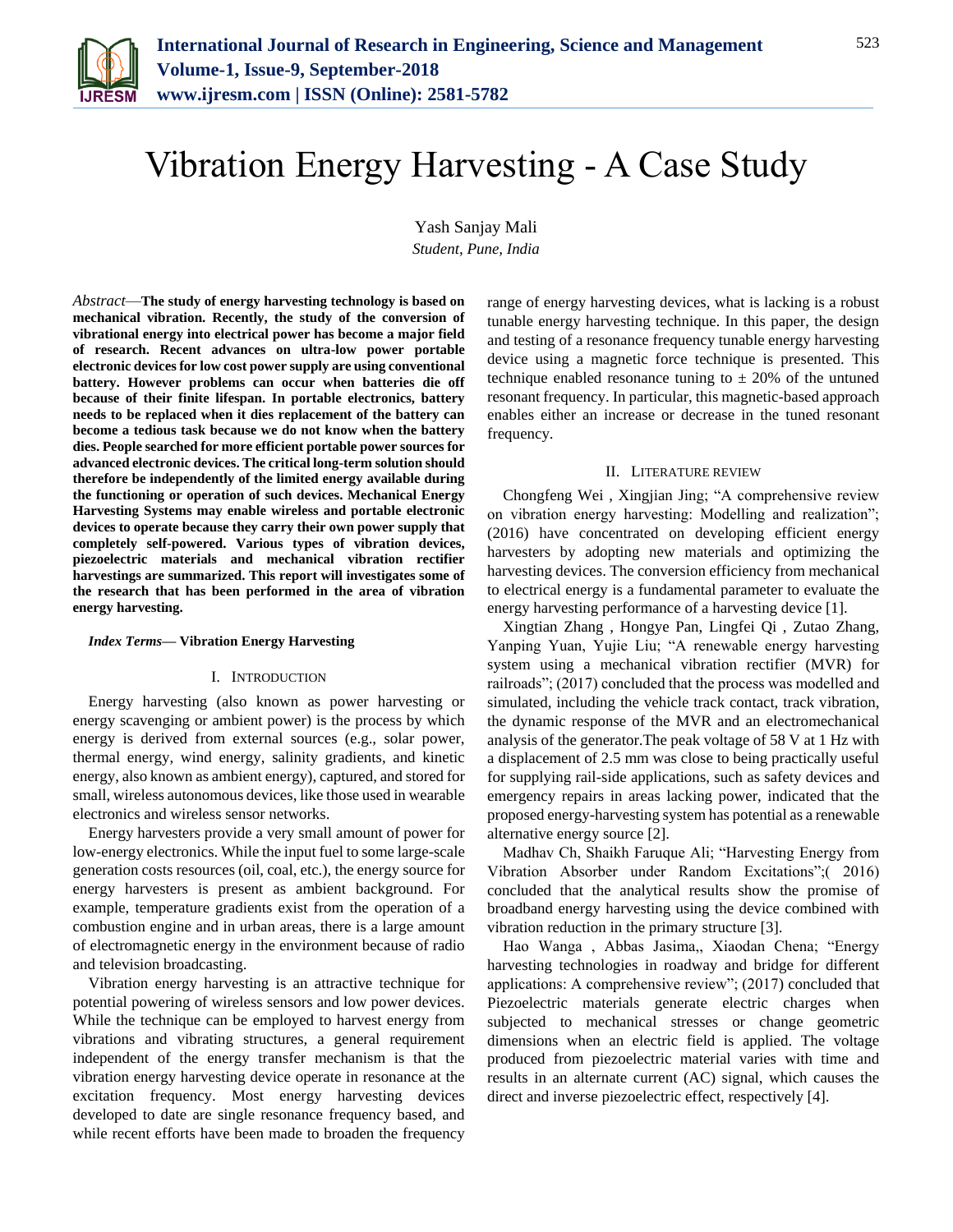

## III. METHODOLOGY

The history of energy harvesting dates back to the windmill and the waterwheel. People have searched for ways to store the energy from heat and vibrations for many decades. One driving force behind the search for new energy harvesting devices is the desire to power sensor networks and mobile devices without batteries. Energy harvesting is also motivated by a desire to address the issue of climate change and global warming. As the demand for clean and sustainable energy is increasing Energy Harvesting came into existence. To minimize the requirement of external power source and maintenance for electric device such as wireless sensor network, the energy harvesting technique based on vibrations has been a dynamic field of studying interest over past years.

The following are the benefits of Energy Harvesting:

- Long lasting operability
- No chemical disposal
- Cost saving
- Safety
- Maintenance free
- No charging points
- Inaccessible sites operability
- Flexibility
- Applications otherwise impossible

Vibration Energy Harvesting is the concept of converting the kinetic energy inherent in vibrations to electricity. It basically is as simple as it sounds. This is possible through different technologies, e.g. electromagnetic induction (used by ReVibe Energy) or piezoelectric fibres.

## IV. CASE STUDY

Piezoelectric materials are the most studied in the field of VEH as they generate charge when subjected to mechanical stresses or change geometric dimensions when an electric field is applied.

*A. Piezoelectricity*



Fig. 1. Piezoelectricity

Piezoelectricity is the electric charge that accumulates in certain solid materials (such as crystals, certain ceramics, and biological matter such as bone, DNA and various proteins) in response to applied mechanical stress. The word piezoelectricity means electricity resulting from pressure and latent heat. It is derived from the Greek πιέζειν piezein, which means to squeeze or press, and ἤλεκτρον ēlektron, which means amber, an ancient source of electric charge. Piezoelectricity was discovered in 1880 by French physicists Jacques and Pierre Curie.

## *B. Piezoelectric Effect*

The piezoelectric effect converts mechanical strain into electric current or voltage. This strain can come from many different sources. Human motion, low-frequency seismic vibrations, and acoustic noise are everyday examples. Except in rare instances the piezoelectric effect operates in AC requiring time-varying inputs at mechanical resonance to be efficient. Most piezoelectric electricity sources produce power on the order of milli-watts, too small for system application, but enough for hand-held devices such as some commercially available self-winding wristwatches. In this device, the flow of pressurized hydraulic fluid drives a reciprocating piston supported by three piezoelectric elements which convert the pressure.



Fig. 2. Piezoelectric effect

*C. Piezoelectric Materials*



Fig. 3. Piezoelectric materials

The use of piezoelectric materials to harvest power has already become popular. Piezoelectric materials have the ability to transform mechanical strain energy into electrical charge.

Piezoelectric materials can be classified into the following categories:

- Single crystalline material (e.g., quartz),
- Piezoceramics (e.g., lead zirconate titanate [PZT]),
- Piezoelectric semiconductors (e.g., ZnO2),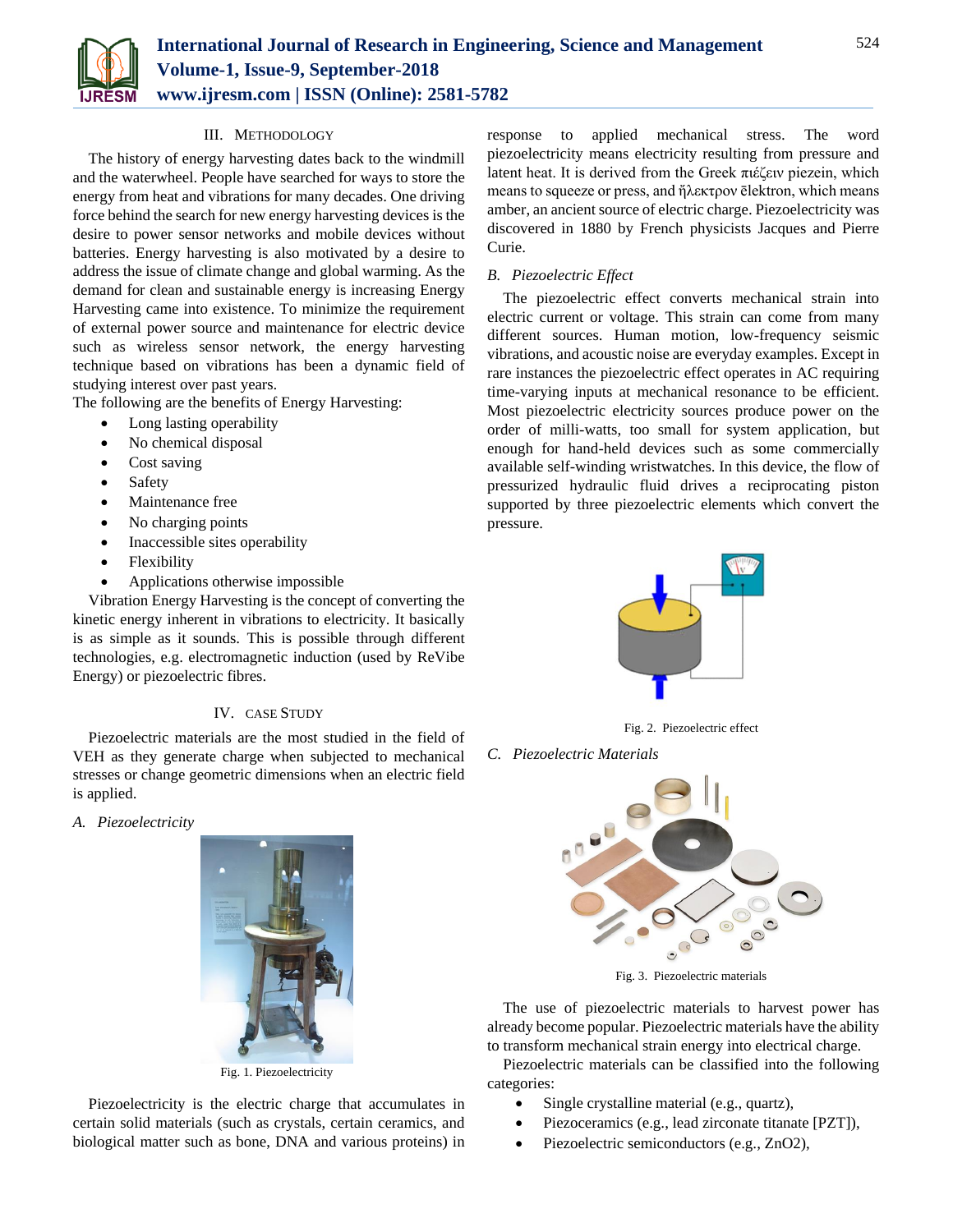

- Polymer (e.g., Polyvinylidene fluoride [PVDF]),
- Piezoelectric composites,
- Glass ceramics (e.g., Li2Si2O5, Ba2TiSiO6).

Although piezoelectric materials have different piezoelectric and mechanical properties, the most common ones are polymers and ceramics. Polymer materials are soft and flexible, while ceramics are rigid. Polymer materials generate the lower energy than ceramics due to different dielectric and piezoelectric properties.

### *D. Working*



Fig. 4. Vibration energy harvesting

The nature of the piezoelectric effect is closely related to the occurrence of electric dipole moments in solids. The latter may either be induced for ions on crystal lattice sites with asymmetric charge surroundings (as in BaTiO3 and PZTs) or may directly be carried by molecular groups (as in cane sugar). The dipole density or polarization (dimensionality  $[C \cdot m/m^3]$ ) may easily be calculated for crystals by summing up the dipole moments per volume of the crystallographic unit cell. As every dipole is a vector, the dipole density P is a vector field. Dipoles near each other tend to be aligned in regions called Weiss domains. The domains are usually randomly oriented, but can be aligned using the process of poling (not the same as magnetic poling), a process by which a strong electric field is applied across the material, usually at elevated temperatures. Not all piezoelectric materials can be poled.

Of decisive importance for the piezoelectric effect is the change of polarization P when applying a mechanical stress. This might either be caused by a reconfiguration of the dipoleinducing surrounding or by re-orientation of molecular dipole moments under the influence of the external stress. Piezoelectricity may then manifest in a variation of the polarization strength, its direction or both, with the details depending on:

- 1. The orientation of P within the crystal;
- 2. Crystal symmetry;
- 3. The applied mechanical stress.
- 4. The change in P appears as a variation of surface charge density upon the crystal faces, i.e. as a variation of the electric field extending between the faces caused by a

change in dipole density in the bulk. For example, a  $1 \text{ cm}^3$ cube of quartz with 2 kN (500 lbf) of correctly applied force can produce a voltage of 12500 V.

*E. Use*



The device comprises a piezoelectric cantilever beam with a tungsten mass at its free end. By virtue of the piezoelectric property, the cantilever beam produces electrical energy when subjected to mechanical stress induced from vibrations. A tip mass is used to lower the natural frequency of the piezoelectric beam and increase the output power of the energy harvesting device. One potential application of such devices would be to harvest energy from low-level ambient environmental sources, which the literature suggests are typically under 100 Hz. For resonance frequency tuning, a magnetic force technique is proposed in which the applied magnetic force alters the effective stiffness of the device. Four permanent magnets are used: two magnets are fixed at the free end of the cantilever beam, while the other two magnets are fixed to the enclosure of the device at the top and bottom, vertically aligned with the magnets on the beam as depicted in figure 4. The magnets are placed such that attractive and repulsive magnetic forces can be applied on each side of the beam (the location of the attractive and repulsive magnetic forces can be interchanged with respect to their location). The cantilever beam is fixed on a clamp that can be vertically displaced using a screw–spring mechanism. With this mechanism the distance between the magnets can be controlled to alter the magnetic force that exists between the magnets on the beam and enclosure. The magnetic force from the magnet induces an additional stiffness on the vibrating element which in turn alters the resonance frequency of the piezoelectric beam. The additional stiffness induced from the magnetic force is positive for repulsive force and is negative for the attractive force, respectively. It is noteworthy that by applying either an attractive or repulsive magnetic force, the natural frequency of the beam can be tuned to higher and lower frequencies with respect to the un-tuned resonance frequency of the piezoelectric beam.

A piezoelectric cantilever beam with a natural frequency of 26 Hz is used as the energy harvesting cantilever, which is successfully tuned over a frequency range of 22–32 Hz to enable a continuous power output 240–280 µW over the entire frequency range tested. A theoretical model using variable damping is presented, whose results agree closely with the experimental results. The magnetic force applied for resonance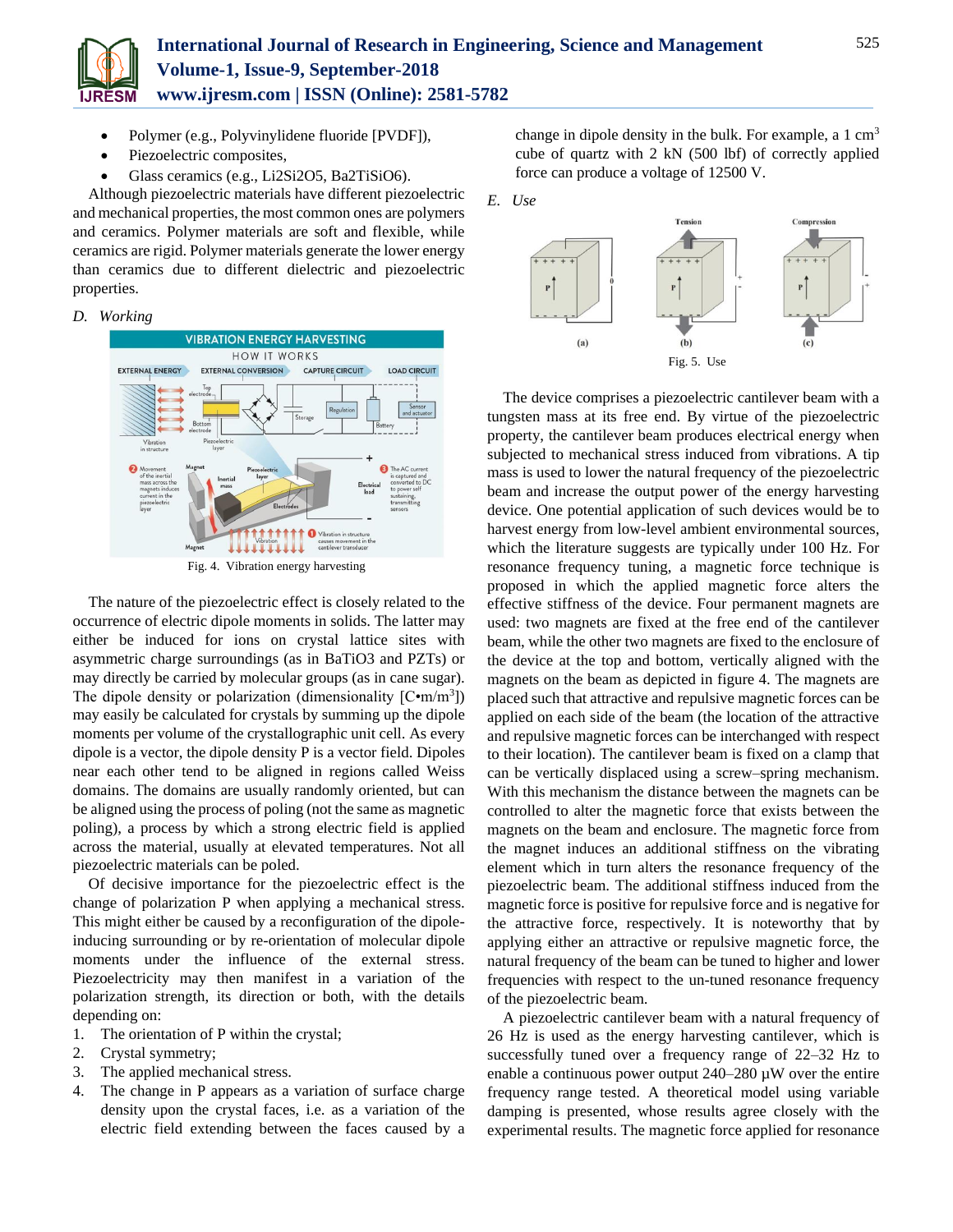

frequency tuning and its effect on damping and load resistance have been experimentally determined.





# *F. Applications*

- 1. They are used to provide self-powered sensor units.
- 2. Electricity can be created from most of the vibrations.
- 3. They are used in:
	- *Trains:*

The vibrations on a train are not quite as consistent as with helicopters, but they are still pretty healthy, especially in the truck frame area where the vibration is not as damped. Train derailments and the desire to develop high speed rail solutions create a need for more and more sensors to ensure structural and system health. Wired power is a non-starter due to the amount of wiring needed and the harsh environment under a train. Batteries are not a good solution due to the temperature extremes they would be exposed to and cost of replacement. I've completed one project with the Federal Railroad Administration (FRA) where we designed a completely selfpowered train brake force measurement device which was able to use a multi-hop wireless network to communicate the brake force data "up the chain" to the locomotive. The energy harvester was capable of providing adequate power for the system in this scenario.

# *Helicopters:*

All different types of sensors are needed on a rotor craft to ensure structural and component health. Systems such as the health and usage monitoring system (HUMS) benefit from as many sensors as possible. Running wires to all of these sensors is not only complex and costly but also adds weight, which for a helicopter world is at a premium. Due to all of these factors,

helicopters are an ideal application.

- *Industries:*
	- o Process control sensors in industrial environments need reliable long life power supplies.
	- o Most of the machinery vibrates at 50 or 60 Hz.
	- o Very low level (10's of mG) vibrations, but very consistent and stable frequency:
	- o Possibility of profit of thermal gradient.
	- o Oil and gas
	- o Chemical manufacturing
	- o Waste water treatment
	- o Food
	- o Vibration Energy Harvesting works well and has been in use for several years.
- 4. They are used to eliminate the need of battery replacement and maintenance.
- 5. Biomedical uses.
	- Some novel uses for piezoelectric energy harvesting are starting to emerge.

Researchers at the University of Michigan have developed a device that harvests energy from the reverberation of heartbeats through the chest and converts it to electricity to run a pacemaker or an implanted defibrillator, hopefully obviating the need for periodic battery replacement. Research is also under way looking for ways to scavenge body heat, movement, and vibration to power other implantable devices. RF is already being used experimentally to recharge the batteries in pacemakers and implanted transcutaneous electrical nerve stimulation (TENS) devices. The patient sits in a chair that contains a low-frequency RF source whose output is received, rectified, and stored by the device.



Fig. 8. Application (Example)

- 6. Architectural applications like, cantilever beams.
- *G. Limitations*
	- *High cost:*
		- o Companies providing hard wired systems.
		- o Non-biodegradable long-lasting lithium-ion chloride primary batteries.
	- Needs steady vibrations.
	- Dominating frequency.

The vibrational frequency range required to generate